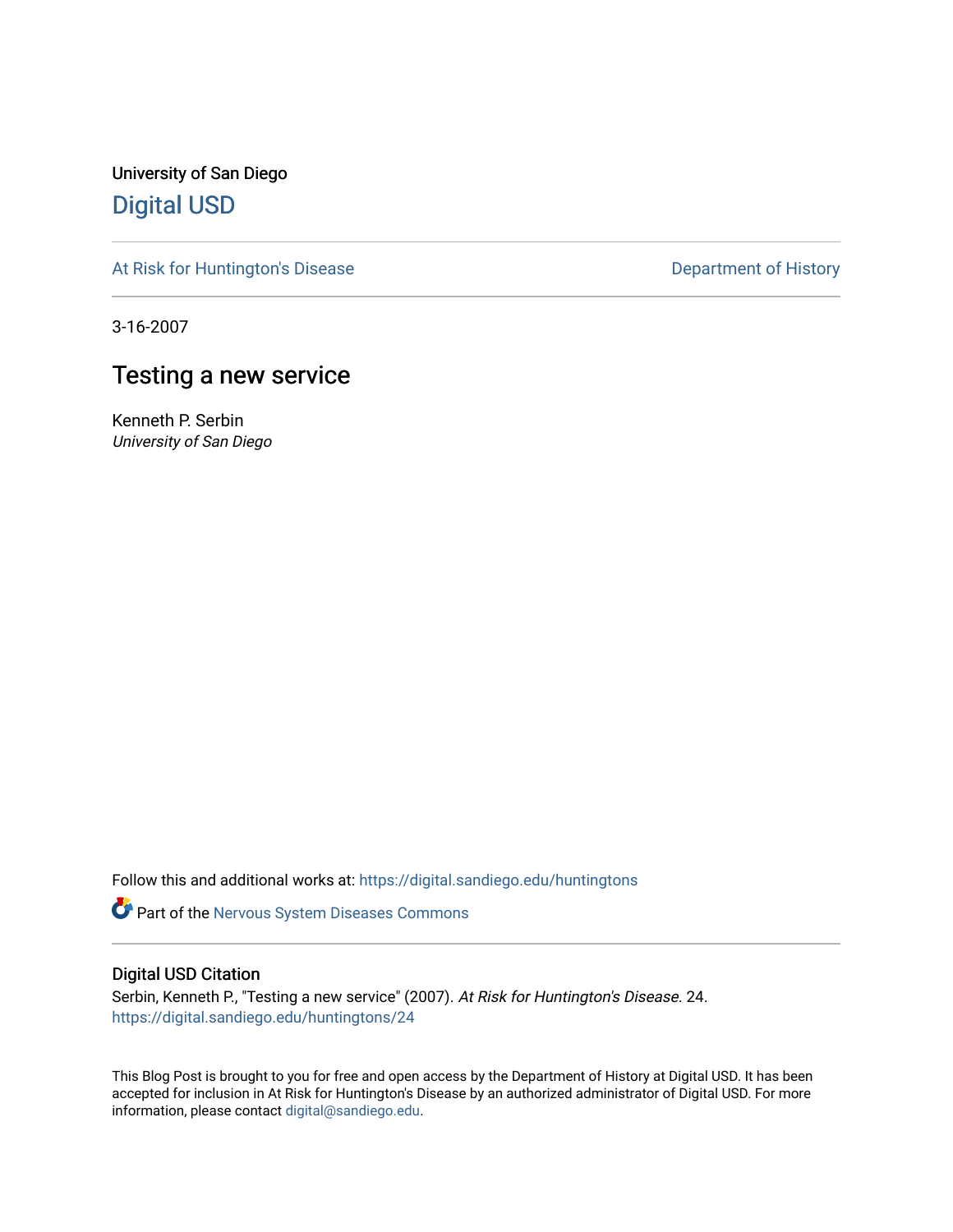# [At Risk for Huntington's Disease](http://curehd.blogspot.com/)

*HD is a genetically caused brain disorder that causes uncontrollable bodily movements and robs people's ability to walk, talk, eat, and think. The final result is a slow, ugly death. Children of parents with HD have a 50-50 chance of inheriting the disease. There is no cure or treatment.*

## Blog Archive

- $\blacktriangleright$  [2021](http://curehd.blogspot.com/2021/) (12)
- $2020(16)$  $2020(16)$
- $2019(19)$  $2019(19)$
- $\blacktriangleright$  [2018](http://curehd.blogspot.com/2018/) (16)
- $2017(14)$  $2017(14)$
- $2016(13)$  $2016(13)$
- $\blacktriangleright$  [2015](http://curehd.blogspot.com/2015/) (24)
- $\blacktriangleright$  [2014](http://curehd.blogspot.com/2014/) (24)
- $\blacktriangleright$  [2013](http://curehd.blogspot.com/2013/) (30)
- $\blacktriangleright$  [2012](http://curehd.blogspot.com/2012/) (26)
- $\blacktriangleright$  [2011](http://curehd.blogspot.com/2011/) (33)
- $\blacktriangleright$  [2010](http://curehd.blogspot.com/2010/) (26)
- $-2009(21)$  $-2009(21)$  $-2009(21)$
- $\blacktriangleright$  [2008](http://curehd.blogspot.com/2008/) $(7)$
- $\sqrt{2007(7)}$  $\sqrt{2007(7)}$  $\sqrt{2007(7)}$
- [►](javascript:void(0)) [December](http://curehd.blogspot.com/2007/12/) (1)
- [►](javascript:void(0)) [September](http://curehd.blogspot.com/2007/09/) (1)
- $\blacktriangleright$  [April](http://curehd.blogspot.com/2007/04/) (1)
- [▼](javascript:void(0)) [March](http://curehd.blogspot.com/2007/03/) (3)
	- [Huntington's](http://curehd.blogspot.com/2007/03/huntingtons-makes-page-one.html) makes page one [Testing](http://curehd.blogspot.com/2007/03/testing-new-service.html) a new service [Uncertainty](http://curehd.blogspot.com/2007/03/uncertainty-and-steadfast-spouse.html) and a
- steadfast spouse  $\blacktriangleright$  [February](http://curehd.blogspot.com/2007/02/) (1)
- $\blacktriangleright$  [2006](http://curehd.blogspot.com/2006/) (4)
- $2005(17)$  $2005(17)$

### About Me **GENE [VERITAS](https://www.blogger.com/profile/10911736205741688185)**

View my [complete](https://www.blogger.com/profile/10911736205741688185) profile

## HD Links

[Huntington's](http://www.hdsa.org/) Disease Society of America [International](http://www.huntington-assoc.com/) Huntington **Association** [Huntington's](http://hddrugworks.org/) Disease Drug **Works** [Huntington's](http://www.hdlighthouse.org/) Disease **Lighthouse Hereditary Disease [Foundation](http://www.hdfoundation.org/)** 

#### FRIDAY, MARCH 16, 2007

#### Testing a new service Dear Friends,

I now have close to 500 people who receive news of my blog via my e-mail, [stophuntingtonsdisease@yahoo.com](mailto:stophuntingtonsdisease@yahoo.com). That's a lot of addresses for me to manage, so I am thinking of joining a service that will reduce the workload of sending out so many e-mails. Such a service would also avoid my emails as being seen as spam or getting stuck in people's bulk mail boxes. Right now I'm testing Feedblitz. If you'd like to help me test this service, please subscribe by putting your e-mail address into the box in the upperleft-hand corner of the blog. Once I have made a final choice as to what service to use, I will notify you so that you can subscribe. The reason I'm posting this entry is because apparently the only time Feedblitz sends out e-mails to subscribers is when there is an actual update to my blog. I don't think I can send e-mails at will through Feedblitz.

Thanks for your help!

Yours in the struggle to cure diseases,

Gene Veritas

| Posted by Gene Veritas_ at 11:56 PM MMMMM |  |  |  |  |
|-------------------------------------------|--|--|--|--|
|-------------------------------------------|--|--|--|--|

#### No comments:

Post a [Comment](https://www.blogger.com/comment.g?blogID=10081281&postID=2048494407787417216&isPopup=true)

[Newer Post](http://curehd.blogspot.com/2007/03/huntingtons-makes-page-one.html) Newer Post Newer Post

**[Home](http://curehd.blogspot.com/)** 

Subscribe to: [Post Comments \(Atom\)](http://curehd.blogspot.com/feeds/2048494407787417216/comments/default)